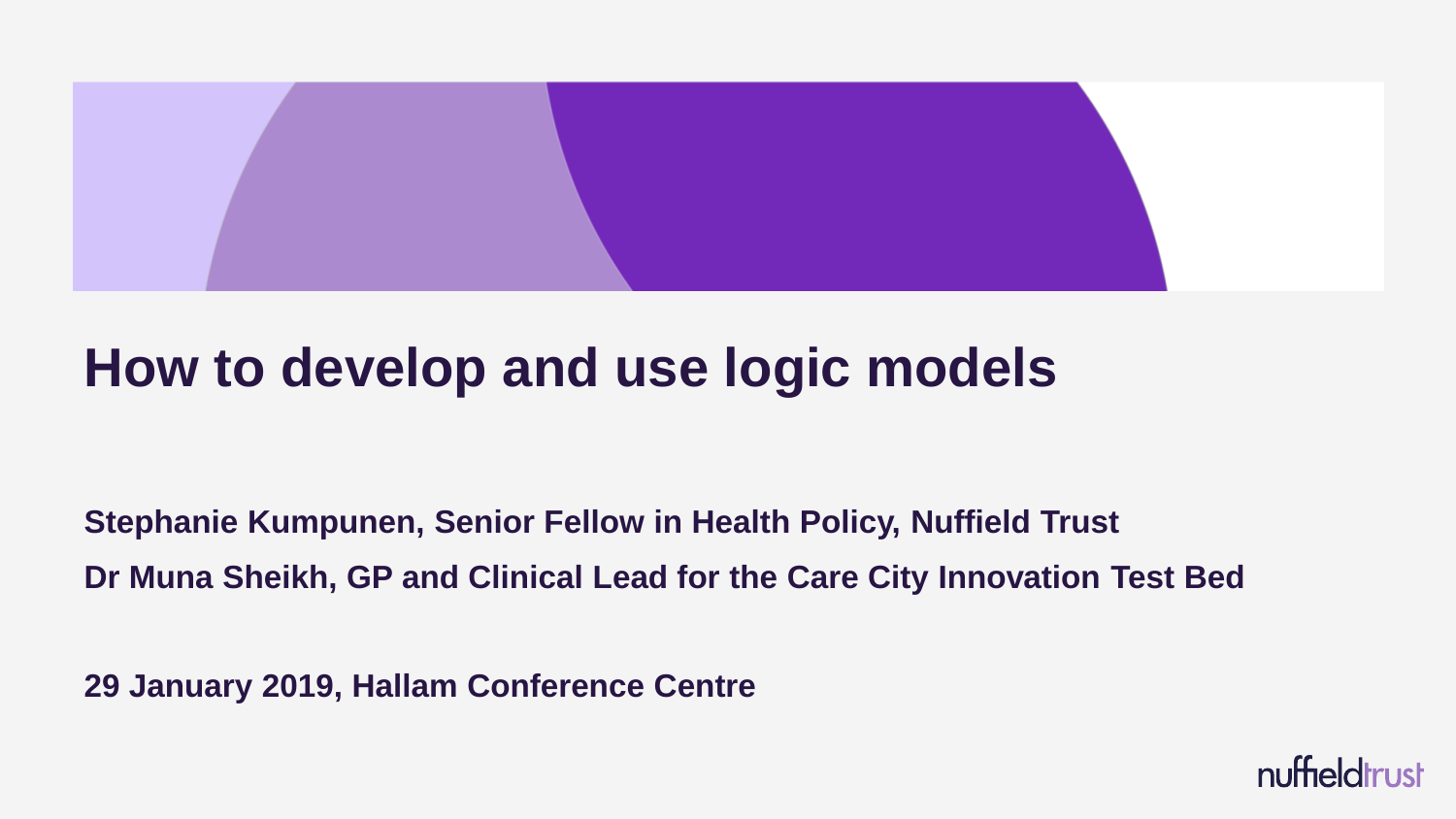# **What is a logic model?**

A logic model presents a picture of how your intervention or initiative is supposed to work. It explains why your strategy is a good solution to the problem at hand.



Rapid evaluation in healthcare - 29 Jan 2019 Concentual mans Mental models 2 *Synonyms: Program(me) theory, Program(me) logic, Causal model, Results chain, Intervention logic, Theory of Change, Road map / Conceptual maps, Mental models*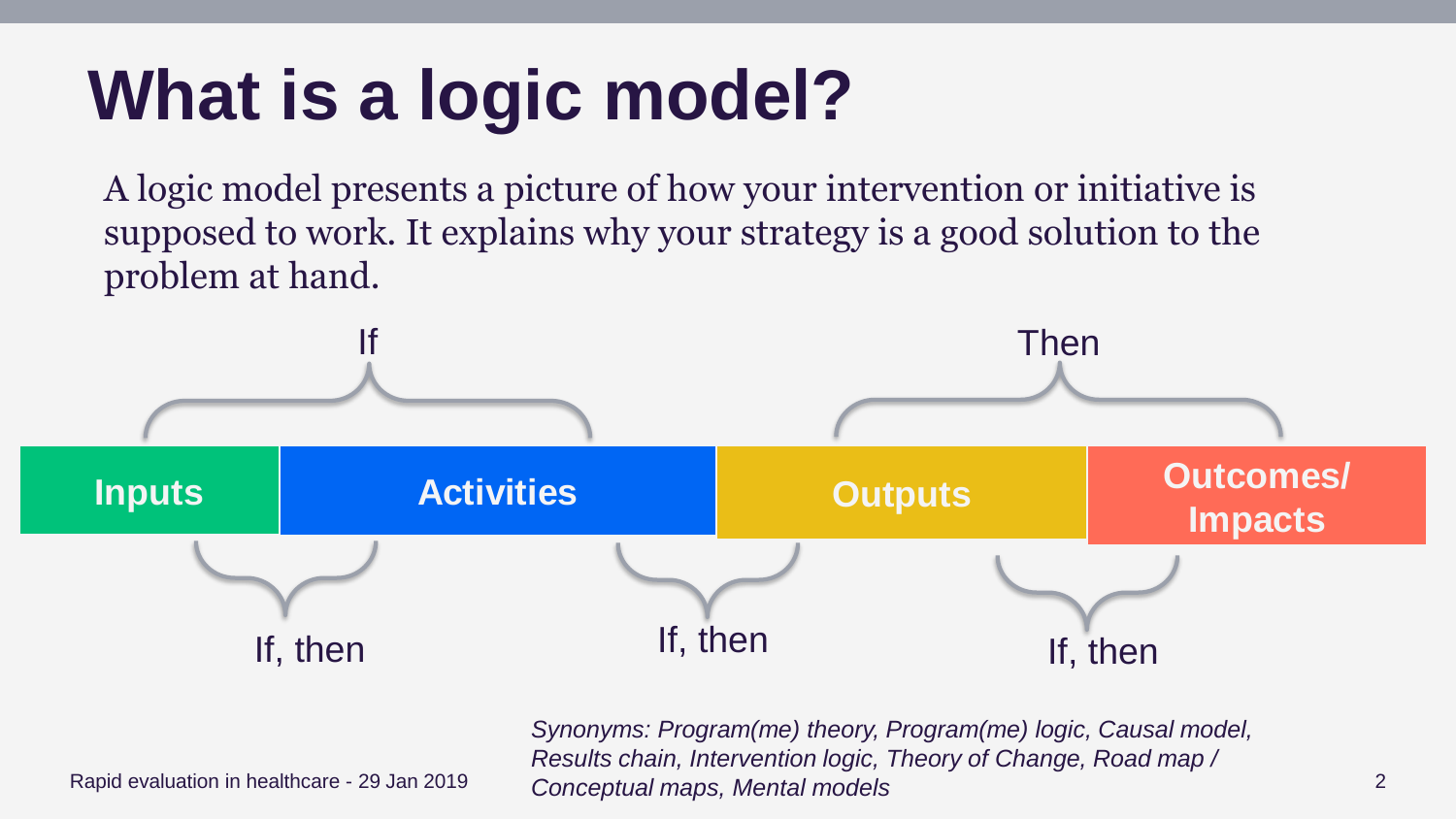### **When can a logic model be used?**

Planning and development

- help think through how and why a programme can work
- set out the relationships and assumptions between what a programme will do and what changes it expects to deliver
- illuminate gaps between underlying assumptions and the anticipated outcomes
- orient stakeholders, facilitate their buy-in
- Implementation manage and monitor implementation
- 
- Evaluation communicate programme success
	- advocate for programme continuation or expansion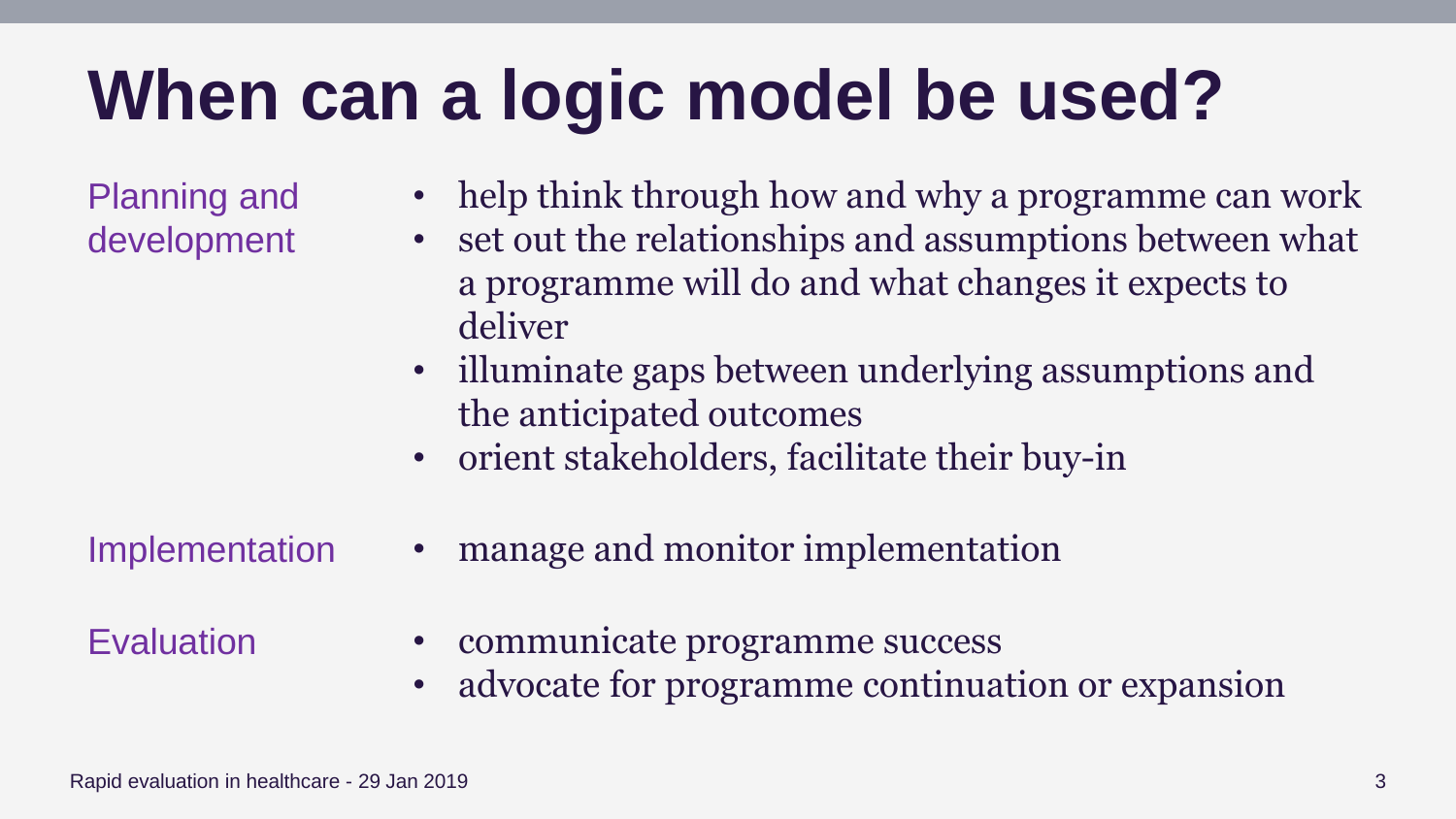# **Why use a logic model approach?**

- Visually engaging approach
- Brings together existing evidence (and identifies gaps)
- Logically links activities and effects:
	- identifying barriers
	- clarifying assumptions making success more likely
	- provoking thought and triggers questions
- Builds understanding and promotes consensus re: the programme theory:
	- provides a common language
	- provides common point of reference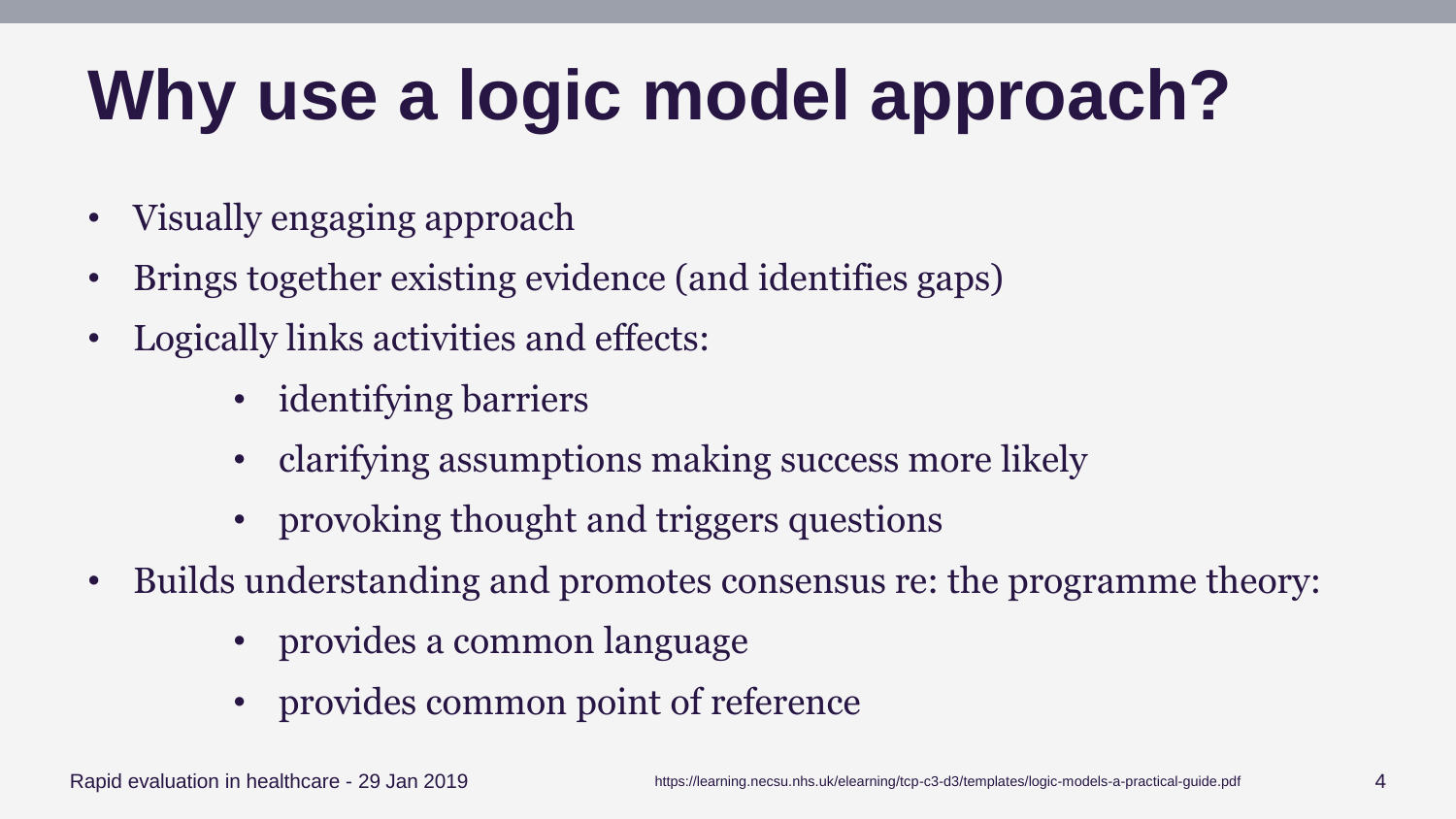## **Limitations**

- Always a danger that your model will not be correct
- Challenging to establish appropriate boundaries
- Time consuming
- Integrating the outcomes and outputs from different services is demanding
- Baselines can be hard to select, as can be measures when not pre-existing
- Attribution of measures is difficult in the context of other factors influencing the outcomes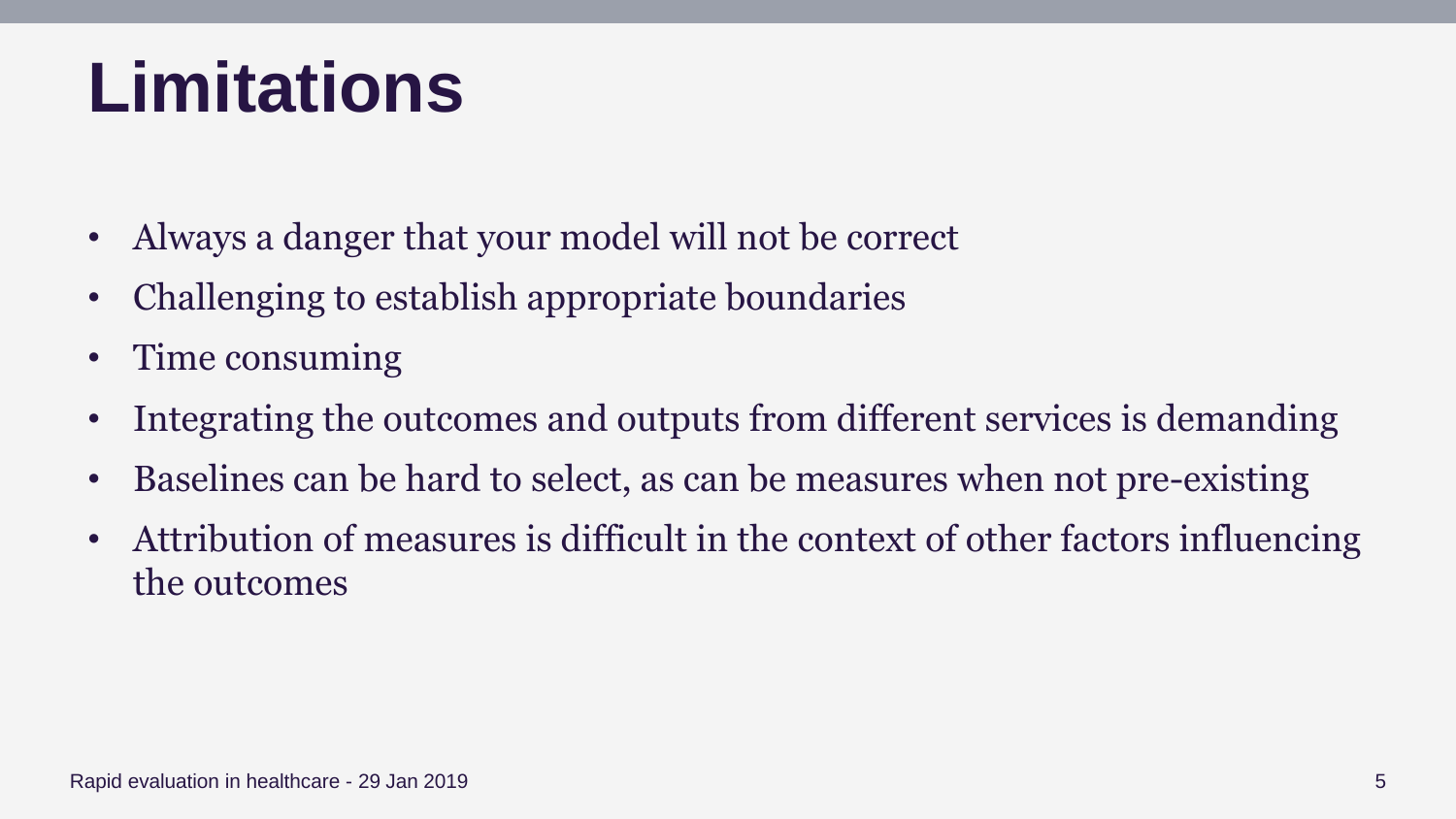## **Developing a logic model**

nuffieldtrust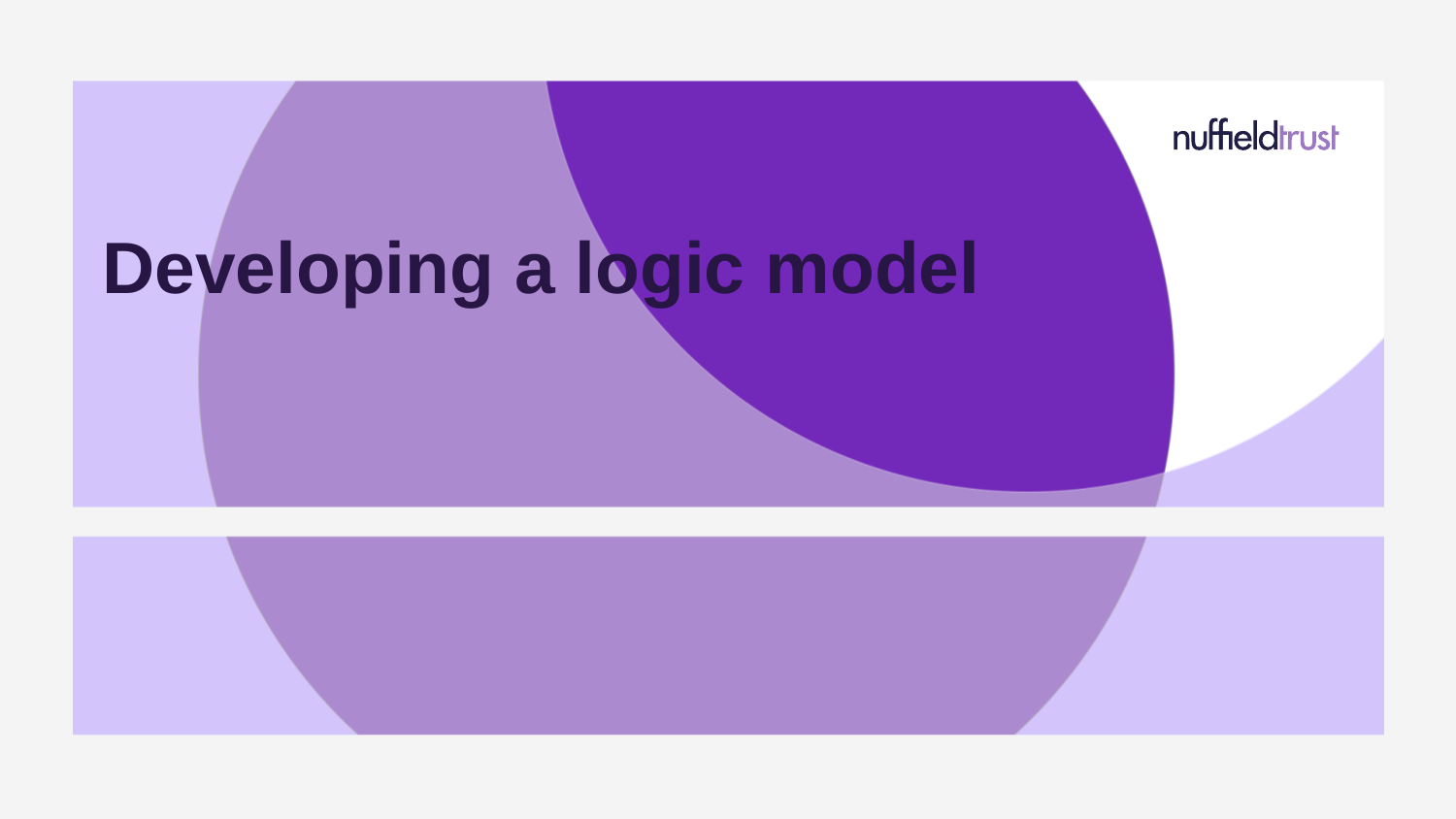# **Identifying the rationale**

- 1. What is the problem?
- 2. What causes the problem?
- 3. Who is affected by this problem (i.e. the patients)?
- 4. Who cares about whether or not this problem is solved (i.e. the stakeholders')?
- 5. What does existing research and experience tell us about how to solve this problem?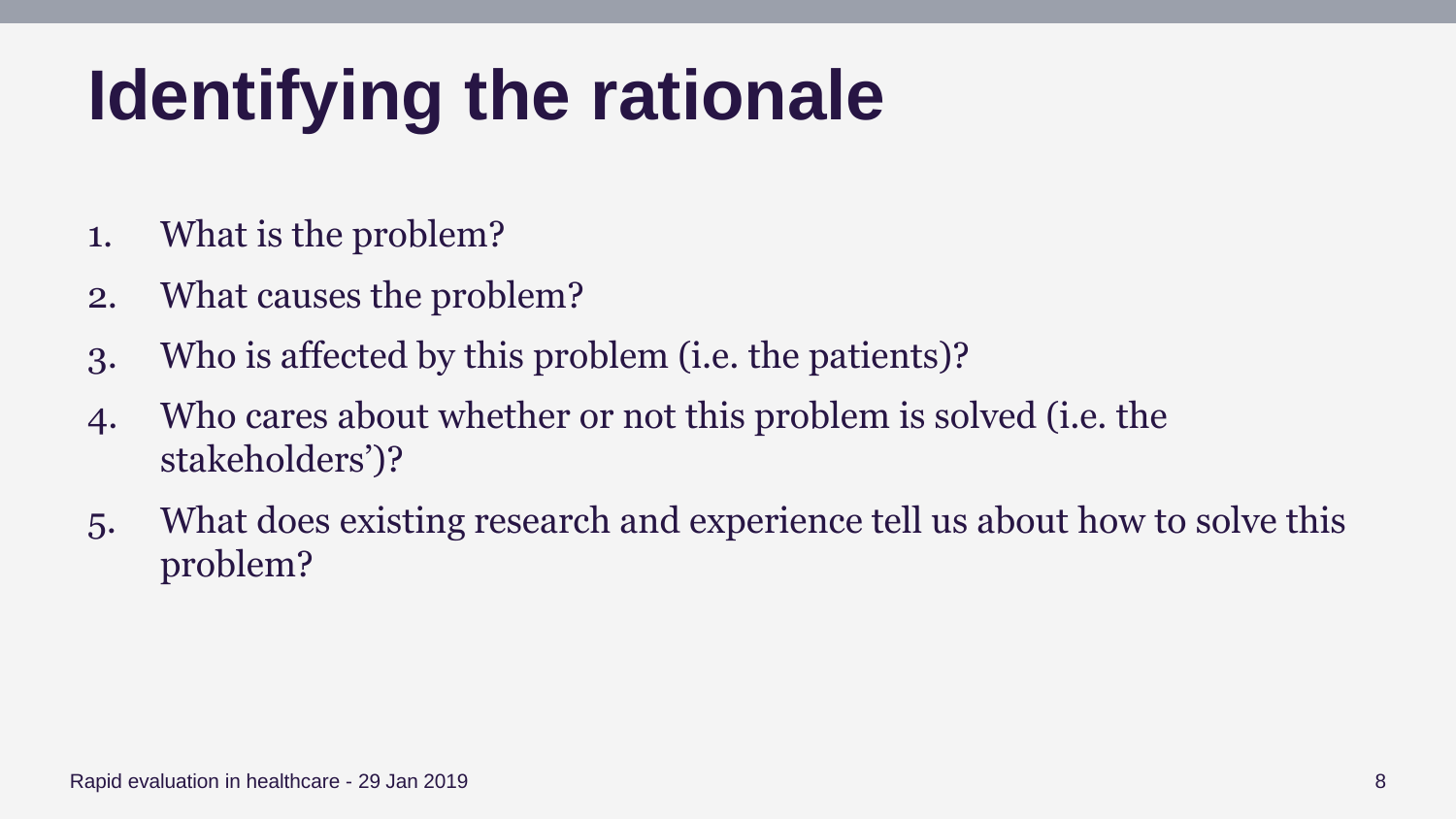# **Developing programme theory**

- 1. [Articulating mental models:](https://www.betterevaluation.org/evaluation-options/articulating_mental_models) talking with key informants
- 2. [Backcasting](https://www.betterevaluation.org/evaluation-options/backcasting): working backward from a desirable future to determine project feasibility
- 3. [Five Whys:](https://www.betterevaluation.org/evaluation-options/five_whys) asking questions in order to examine the cause-and-effect relationships
- 4. [Generic change theories](http://www.betterevaluation.org/en/node/6218): common theories about how change comes about
- 5. [Group model building:](https://www.betterevaluation.org/evaluation-options/group_model_building) building a logic model in a group
- 6. [Previous research and evaluation:](https://www.betterevaluation.org/evaluation-options/previous_research_and_evaluation) using the findings from evaluation and research studies that were previously conducted on the same or closely related areas
- 7. SWOT [Analysis](https://www.betterevaluation.org/evaluation-options/swotanalysis): reflecting on and assessing the Strengths, Weaknesses, Opportunities and Threats of a particular strategy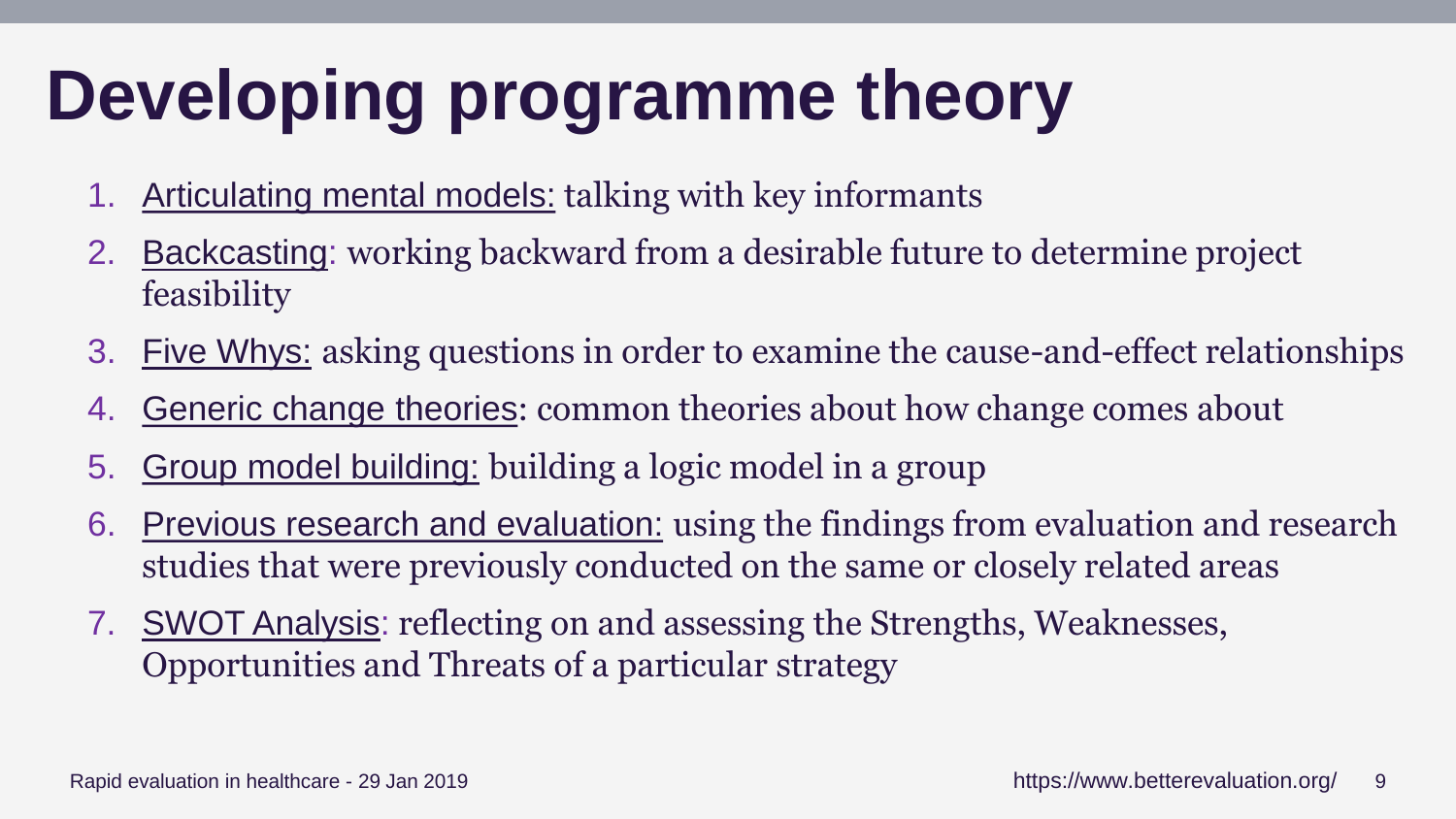### **Outcomes / Impacts**

### **Adequate or better practice Inadequate practice**

- Including an appropriate range of social, economic, etc consequences
- Reflecting the respective or shared goals of all stakeholders
- Phrasing with a direction of change
- Framing along a continuum
- Asking yourself: What have been the many effects of our activities? Which were sought out, which were unanticipated?
- Classifying unintended consequences

- Narrowly defining impacts in terms of what can be readily measured
- Not thinking about possible negative impacts or possible unintended positive impacts
- Over-relying upon individual-level theorising when the aim is to achieve community, organisational or population-level change
- Narrowly asking, did we achieve what we set out to achieve?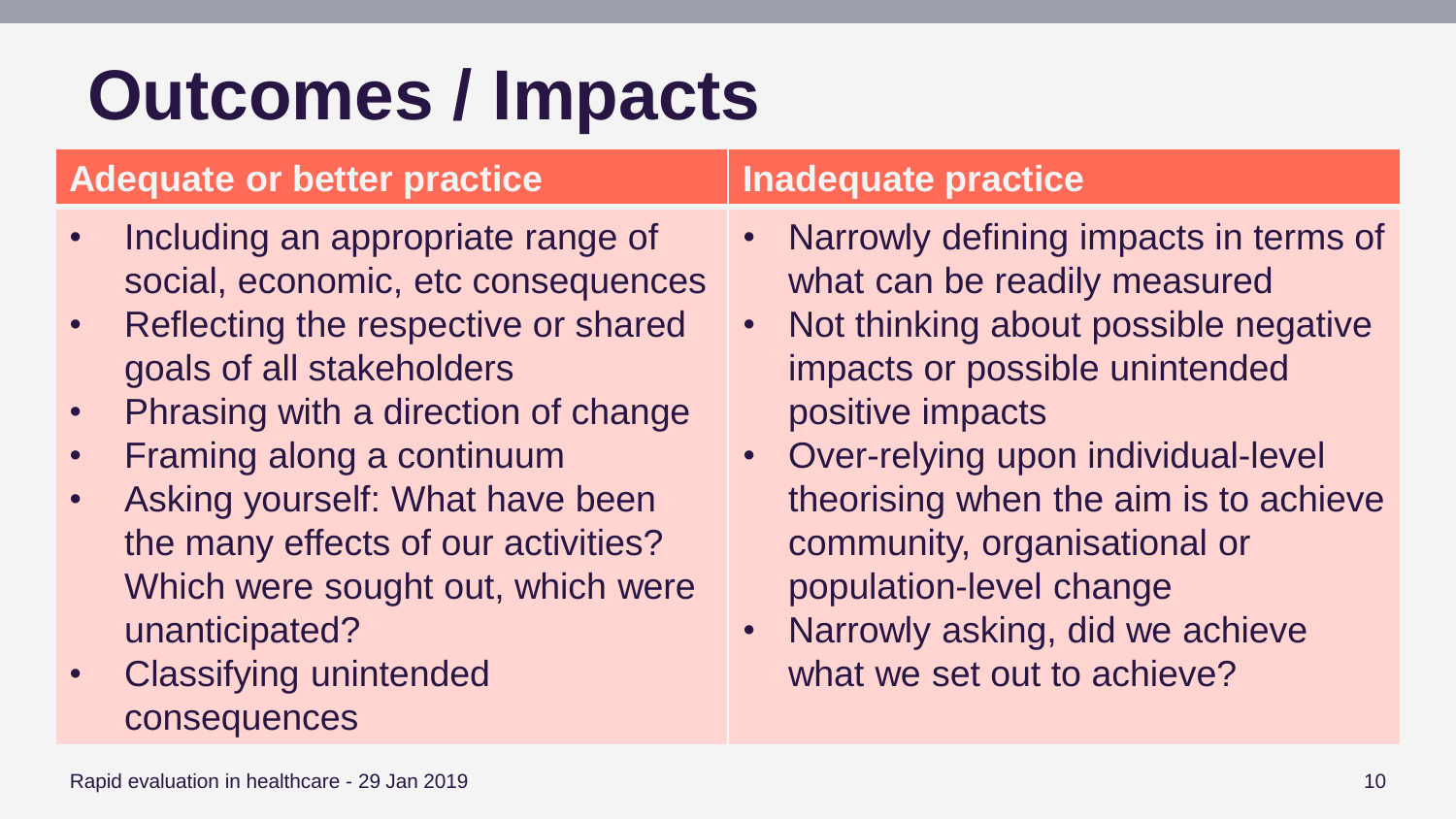## **Inputs**

| <b>Adequate or better practice</b>                                                                                                                 | <b>Inadequate practice</b>                                                                                                                                                                                                              |
|----------------------------------------------------------------------------------------------------------------------------------------------------|-----------------------------------------------------------------------------------------------------------------------------------------------------------------------------------------------------------------------------------------|
| Describing:<br>Financial: new funding, shifts in<br>$\bullet$ .<br>funding<br>People: workforce / capacity,<br>community capacity and end<br>users | • Being unrealistic or over-optimistic<br>about inputs and costs<br>Not thinking about or logically<br>$\bullet$ .<br>describing how the scale of activities<br>and impact will be increased or<br>maintained / sustained in the longer |
| Equipment: estates, technology                                                                                                                     | term (and how this will change the                                                                                                                                                                                                      |
| Other influencing factors (e.g.                                                                                                                    | inputs)                                                                                                                                                                                                                                 |

• Other influencing factors (e.g. policies or other programmes)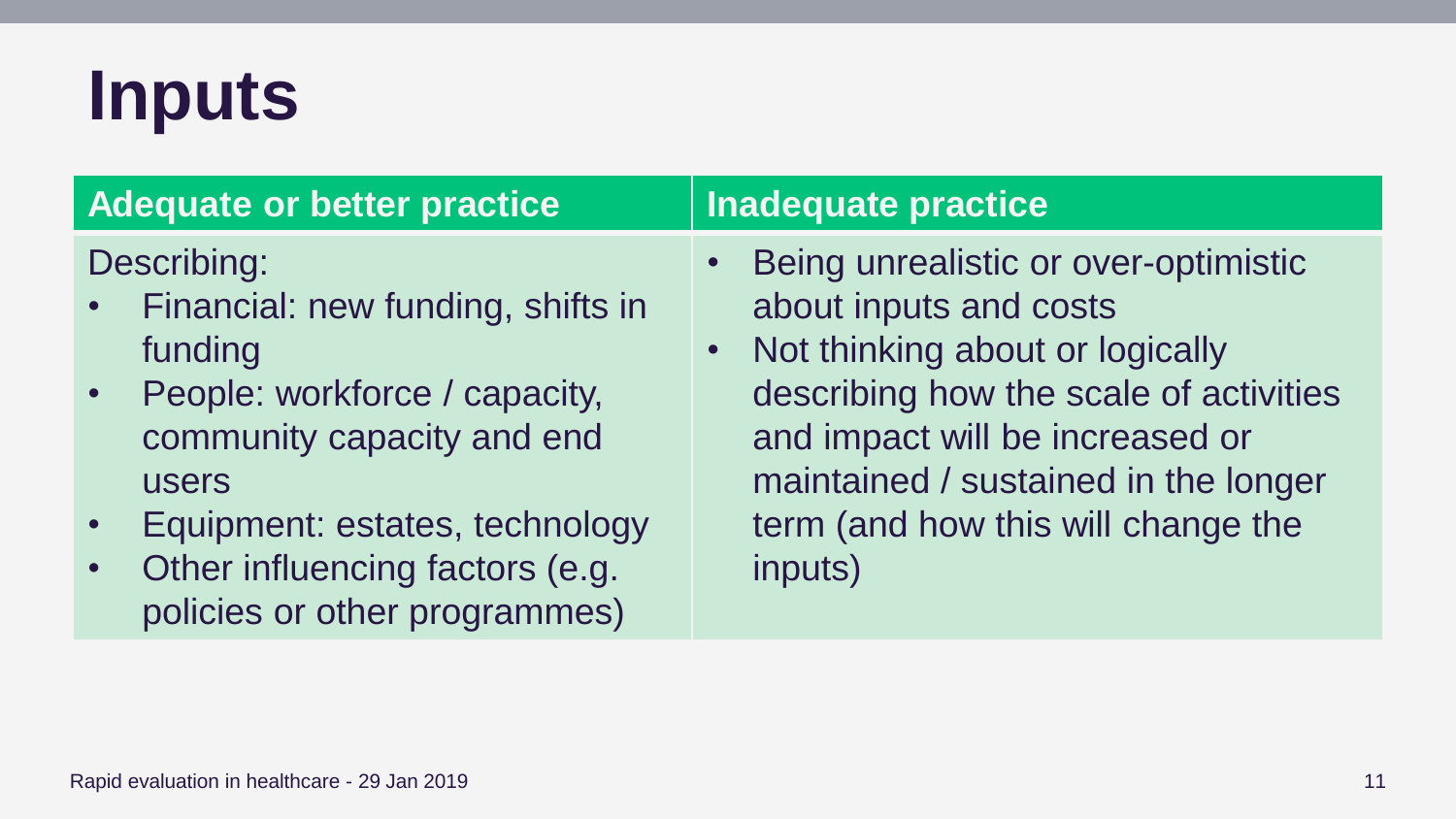### **Activities**

### **Adequate or better practice Inadequate practice**

- Provide detailed descriptions of what is being implemented, who is delivering the intervention and how (quantify wherever possible)
- Think carefully about the mechanisms of change
- Chains of actions where there are interdependencies
- Describe activities at various levels

• Laying out the series of events at too high of a level – creating a 'black box' where changes will take place. This ignores how the resources outlined will come together to actually implement the change.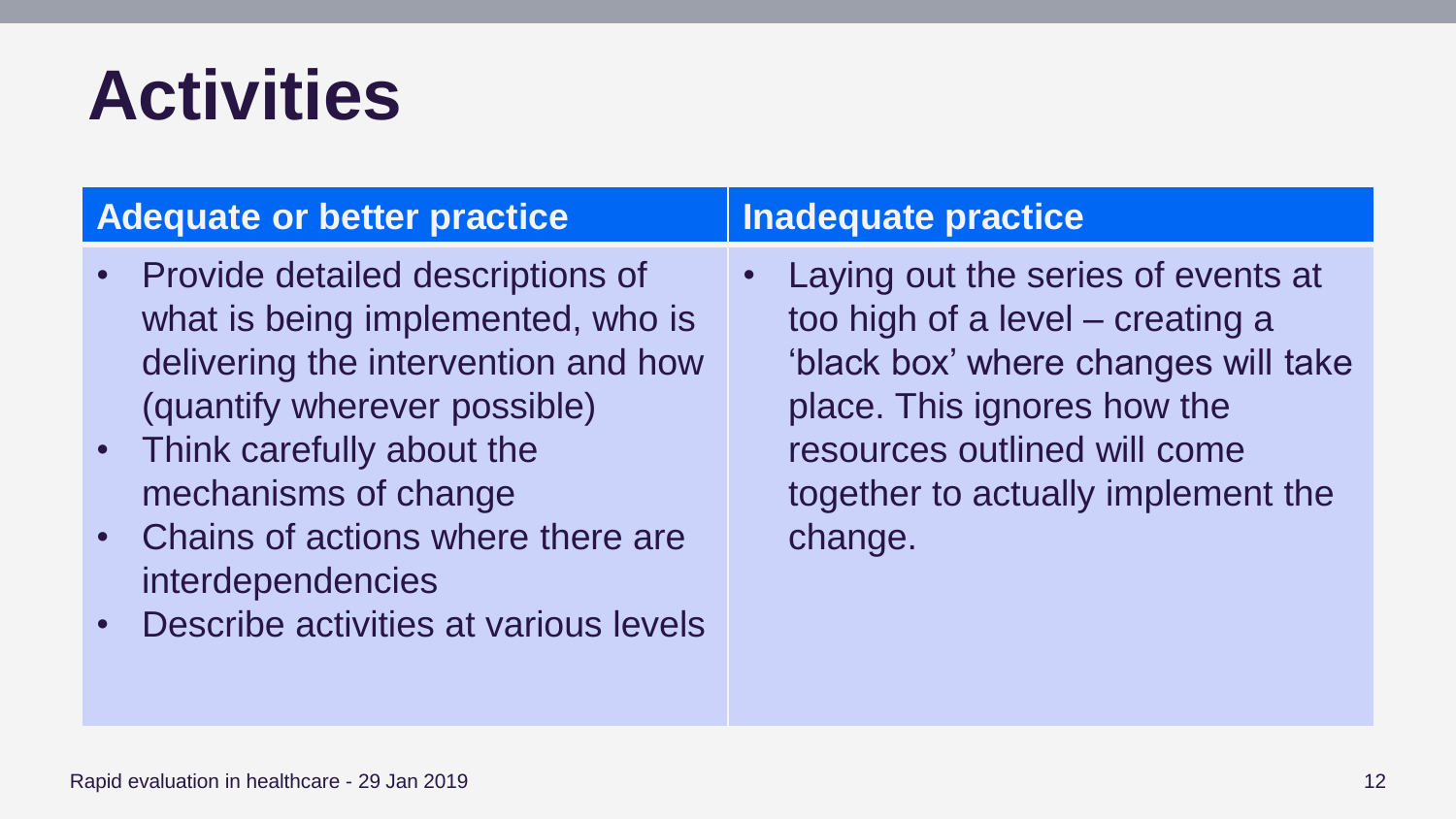## **Outputs**

### **Adequate or better practice Inadequate practice**

- Being comprehensive in describing and distinguishing the products, milestones and deliverables
- Ask yourself: What evidence is there that the activities were performed as planned?
- Using both qualitative and quantitative approaches to gather data

• Not linking outputs to specific activities and outcomes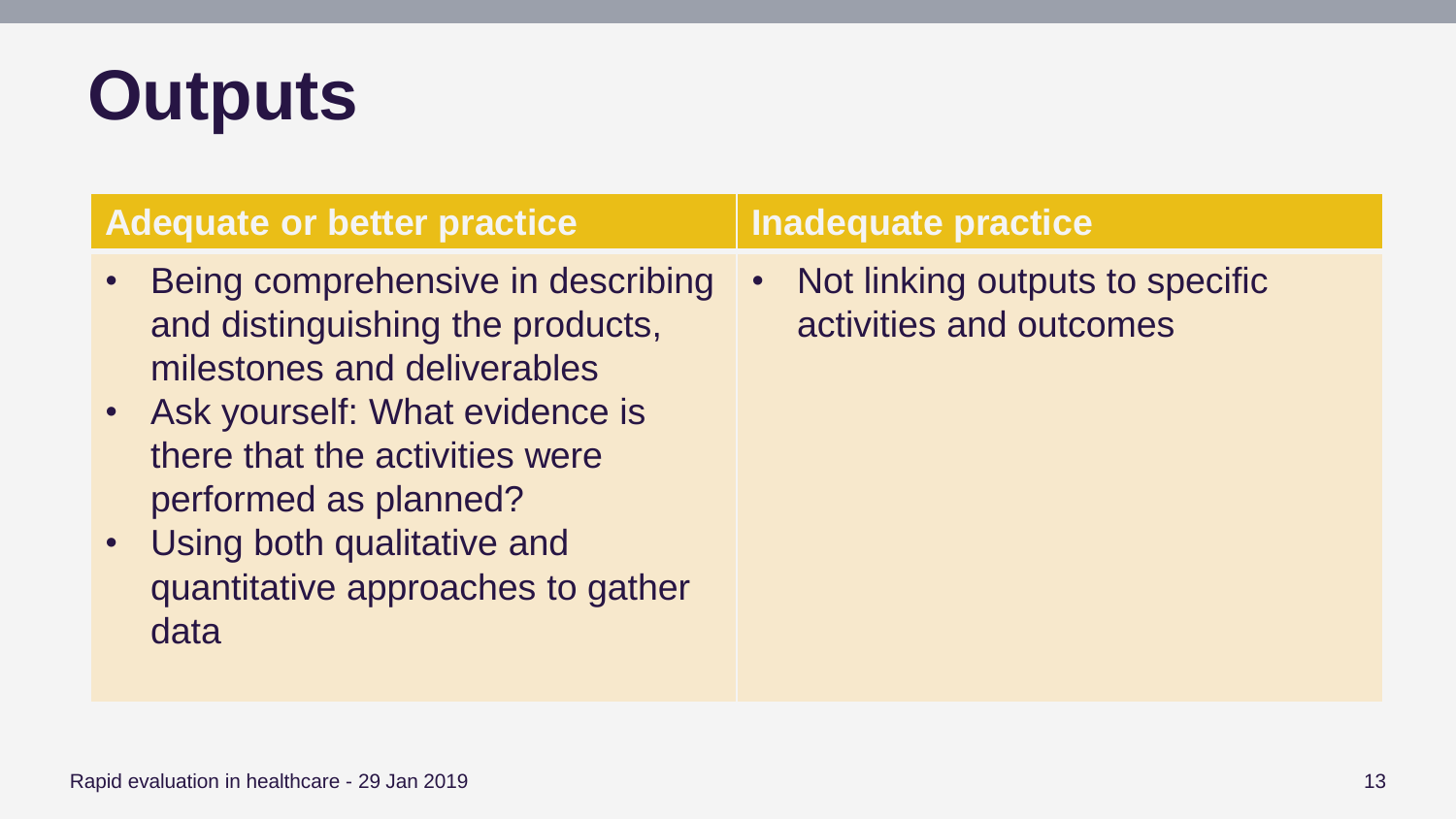### **Assumptions and external factors**



Rapid evaluation in healthcare - 29 Jan 2019 14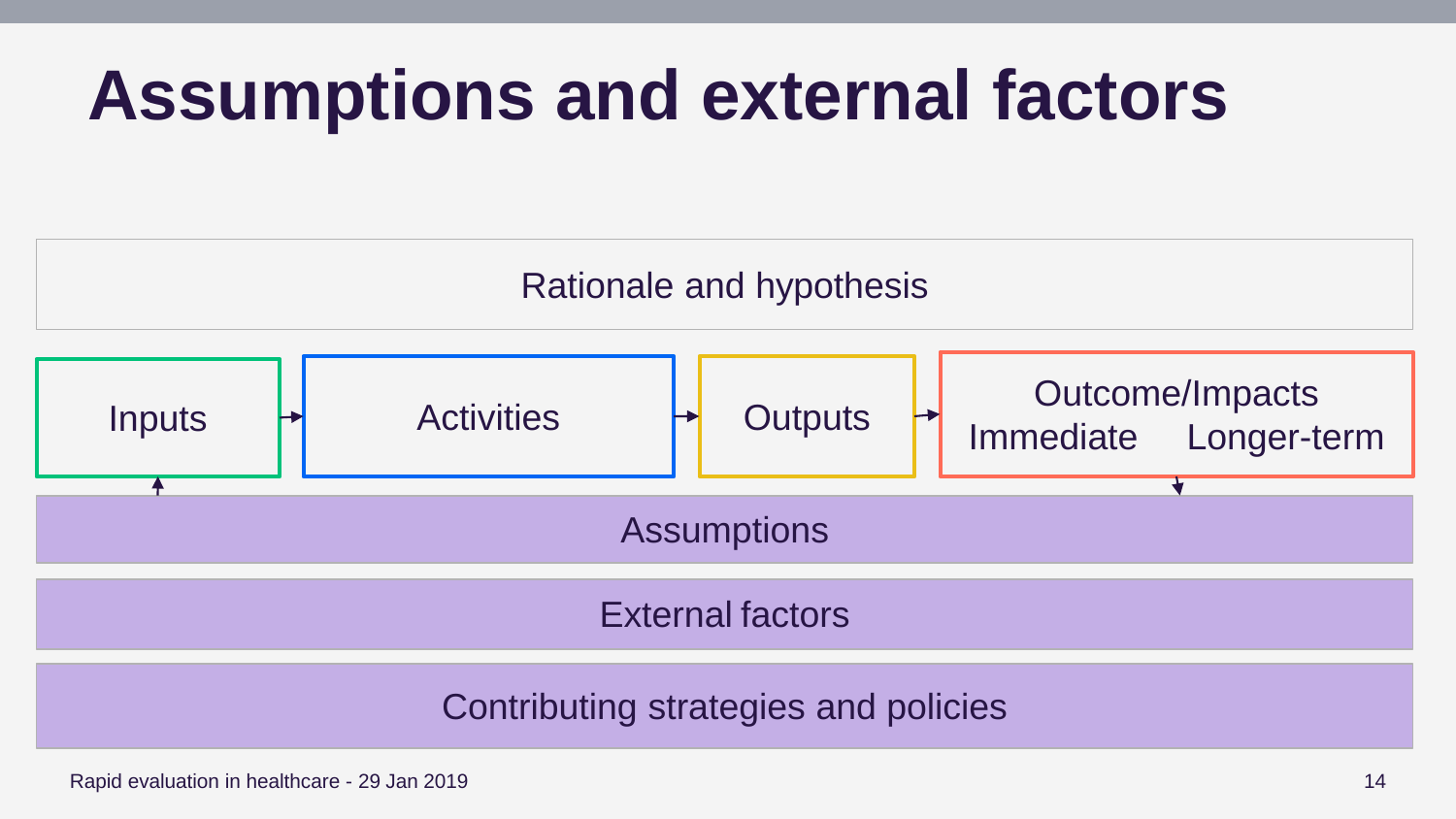# **Checking and refining your model**

- **Testing comprehensiveness:** Is the level of detail sufficient to create understandings of the elements and their interrelationships? Is the programme logic complete? Are all key elements accounted for?
- **Verification:** Work closely with stakeholders to test the model (may lead to reallocate resources) and review the evidence base for the assumptions made
- **Create links:** Map the causal links between components
- **Make appropriate changes over time:** Be flexible and open to changes to overall design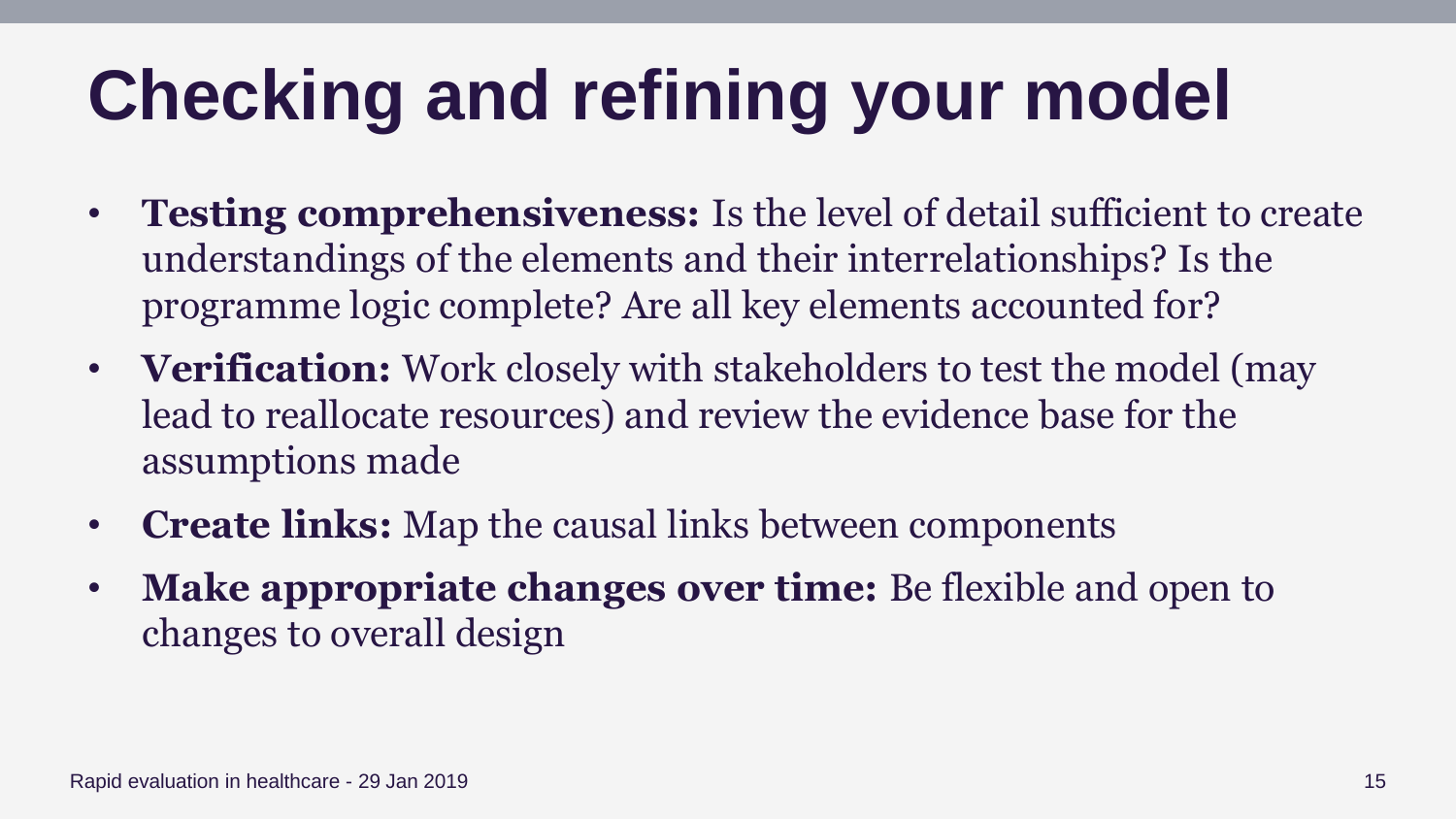### **Discussion and debate**

For all:

• Do the benefits of the logic model approach outweigh the limitations?

For those who have used logic models:

- When you last used a logic model, would you say you used good practice?
- Which factors enabled good practice?